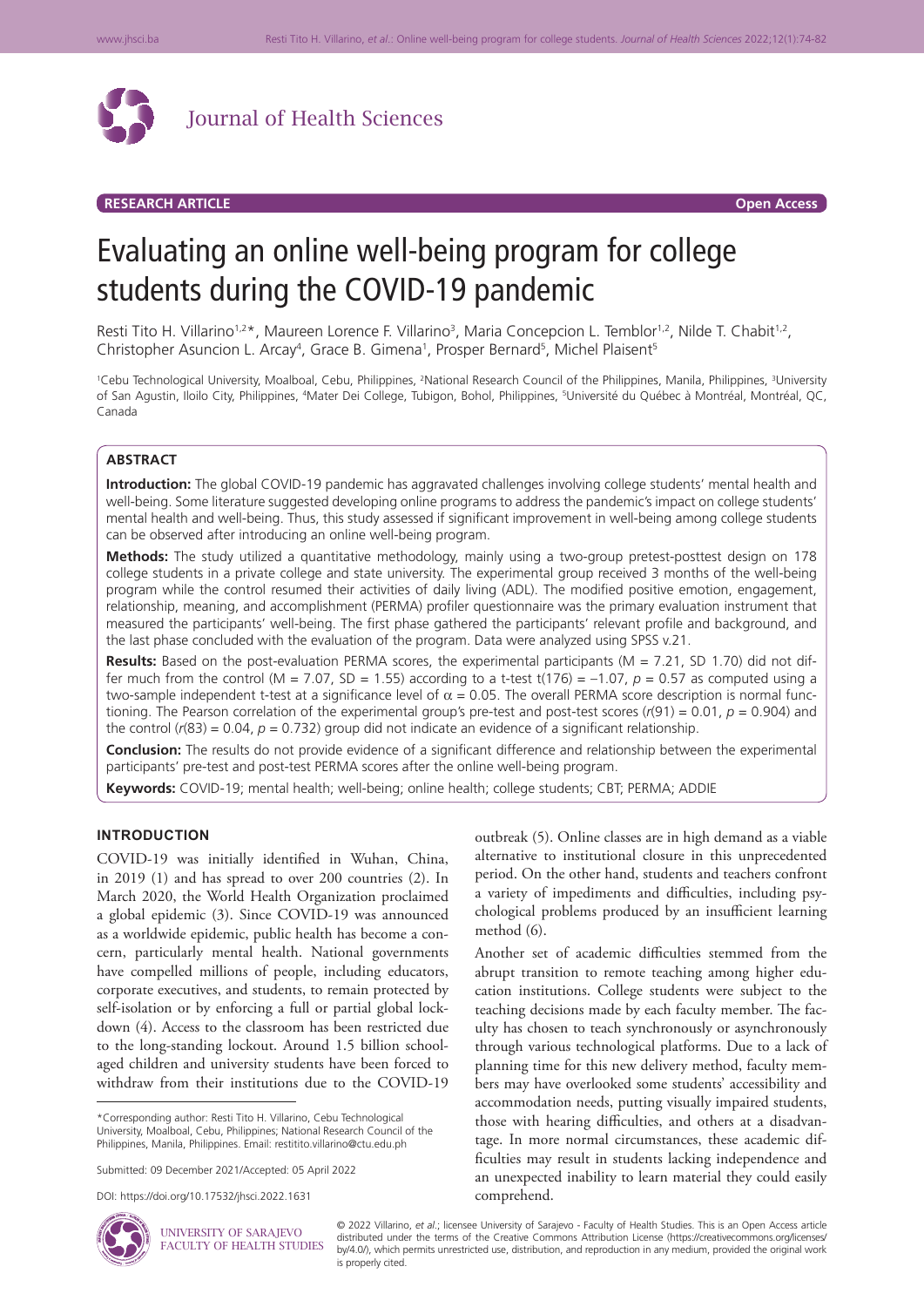Another issue that faculty members and students face during stay-at-home orders is loneliness, resulting in a lack of loving feelings and belonging (7). While we communicate electronically with colleagues and students throughout the day, the virtual world provides only a limited amount of artificial human interaction, resulting in a sort of worry called "Zoom fatigue." This simplified representation is associated with an increase in mood swings, whereas increasing self-complexity acts as a buffer against the adverse effects of stressful events. Before the pandemic of COVID-19, more than 35% of 5-year college students reported having been diagnosed with anxiety, mood, or substance use disorder (8).

According to recent research on virus epidemics and pandemics, stressors included fears of infection, anger, boredom, a lack of supplies and knowledge, financial loss, and stigma (9). A recent study on COVID-19's psychological effects has primarily been conducted in China's first hotspots. While some research explored mental health issues during epidemics, the majority is primarily on health care workers, patients, newborns, and the general community (10). The Kaiser Family Foundation survey reported negative mental health effects from COVID-19-related anxiety or stress (11). In general population samples, North America and Europe also discovered increased anxiety and depressive symptoms (12), (13). Except for a few reports from China (14), there is no evidence of the present pandemic's mental health impact on the vulnerable population of college students (15). While these studies indicate a rise in mental health issues among college students, the underlying variables may be inapplicable to populations in other nations. Thus, as various recent studies have stressed, there is a priority to evaluate the impact of the rising epidemic on the mental health and well-being of college students (11).

College students, in particular, have struggled to adapt to an entirely virtual world, compounded by heavy class loads and the transition to more independent adult lives (16). Significant traumatic and stressful incidents, such as those associated with the COVID-19 pandemic, may exacerbate the strains on college students who are still developing their identities (17). Certain students may be confronted with unmet physiological, psychological, and safety requirements, most likely in areas where they have not previously encountered deficiency. When these needs are not met, students cannot focus on their studies (18).

Some literature suggested developing online programs to address the pandemic's impact on college students' mental health and well-being (19), (20). To address this gap, we developed an online well-being program based on cognitive behavioral therapy (CBT), analysis, design, development, implementation, and evaluation (ADDIE) model anchored on the positive emotion, engagement, relationships, meaning, and accomplishments (PERMA) construct. As such, this study examined whether a significant improvement in well-being can be observed among college students following the implementation of an online well-being program.

#### **METHODS**

The study assessed if significant well-being improvement can be observed among college students at a private college and state university undergoing an online well-being program. It presents the sociodemographic profile of the participants in terms of age, gender, and socioeconomic levels; the pre-test and post-test scores for both the control and experimental groups' well-being in terms of positive emotion, engagement, relationship, meaning, and accomplishment (PERMA) scores; the investigation of the differences and relationships between the pre-test and post-test PERMA scores of the control and experimental groups; and to determine if the online well-being program improved the well-being of the participants in the experimental group.

This study used a pretest-posttest control group design (21). The data collection procedures, informed consent forms, and data collection instruments were given ethical approval by the University Research Ethics Committee (UREC) of the Cebu Technological University with UREC Protocol Number: 001-2021. Data on the participants' sociodemographic profile and well-being were gathered from the experimental and control groups before the online well-being program. The program was provided only to the experimental group while the control resumed their activities of daily living (ADL). The participants' well-being was measured using the PERMA questionnaire. After the conduct of the program, the participants' well-being as post-test data was gathered again from the experimental and control groups using the same instrument. Due to the nature of the study, wherein the researchers need to be visible in the virtual learning environment, the allocation was not blinded to those delivering the intervention.

The participants were college students enrolled in a private college and state university for the second semester of the academic year 2020–2021. These participants were the 1<sup>st</sup> year to 3<sup>rd</sup> year students taking up nursing, criminology, accountancy, elementary education, secondary education (major in TLE and English), hospitality management, industrial engineering, fisheries, and industrial technology (major in computer technology, automotive, welding, and drafting).

The sample size of each experimental and control group was determined using G\*Power3.1.9.7 (22) setting to Cohen's medium effect size of 0.5, significance level 0.05, and statistical power of 0.80. Six hundred students were assessed for eligibility. Four hundred and seventy were excluded due to not meeting inclusion criteria (n=180) and declined to participate in the study (n=290). A minimum sample size was computed. The minimum calculated sample size is 130. Due to more student participation, the total sample size reached 178, with 93 allocated for the experimental and control groups. However, eight participants from the control group lost follow-up because they did not respond when contacted by the researchers (Figure 1).

The study used a convenience sampling method (21). Although the true experimental design is considered a more rigorous test of intervention outcomes (23), there was a minor error in the randomization process, which the researchers later found out.

The study was conducted for a period of 6 months, from May 2021 to October 2021.

The research participants included in this study were enrolled at a private college and state university for the second semester of 2020–2021, from the 1<sup>st</sup> year to  $3<sup>rd</sup>$  year.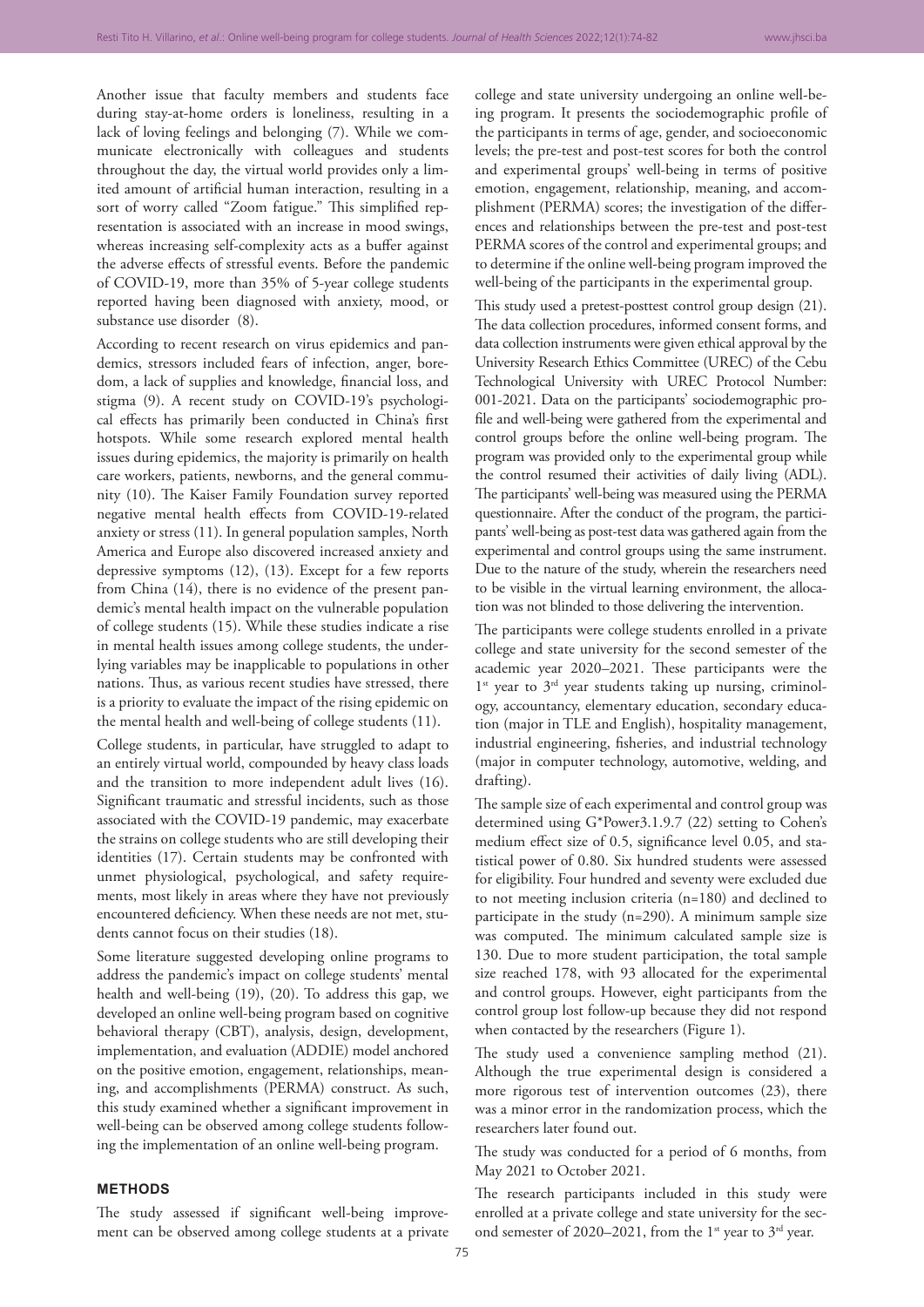

**FIGURE 1.** Flowchart showing distributions of participants in the experimental and control group

Based on their responses to the online questionnaire, they must not have any ailments such as high blood pressure, diabetes mellitus, or a history of diagnosed mental health or behavioral disorders. In addition, graduating students, unable to attend at least two sessions, and unwillingness to continue participating in the research were excluded.

The ethical clearance was obtained from the University Research Ethics Committee (UREC), Cebu Technological University, Main Campus, Cebu City, Philippines, with UREC Protocol Number: 001-2021. After approval, the participants' informed consent was included in the study. They were oriented on the flow and the duration of the study.

The online validated instrument utilized for the study is the modified PERMA (positive emotion, engagement, relationships, meaning, and accomplishment) Profiler Questionnaire by Martin Seligman (24) to determine the well-being of the participants. The online instrument was prepared using Google Forms® and the same instrument was distributed to the experimental and control participants during Phase I (orientation) and Phase IV (evaluation) of the study.

The online instrument used for the face validation of experts pre-implementation was the same instrument utilized in the post-evaluation among the experimental participants. It assessed if the well-being program topics are of interest to the participants, the program's content is relevant, and if the information added to the current body of knowledge.

The modified PERMA Profiler questionnaire was designed using a rating scale. Answers were based on an 11-point scale (completely/always =  $10$  and not at all/never = 0). The statements were based on the following constructs: Positive emotion, engagement, relationships, meaning, and accomplishment. A pilot study was conducted on 30 students excluded from the survey to ensure clarity of the questionnaires, employing coherence and consistency tests. The instrument was translated forward and backward. A language specialist translated the scales' English version into Cebuano (a local dialect in the Philippines) and then back into English by another expert. The translated items were finalized by a psychiatric nurse, a language expert, and two university professors. The questionnaire was developed in response to student feedback.

In the study conducted by Wammerl *et al*. in 2019, the modified PERMA Profiler questionnaire demonstrates high concept validity, factorial and convergent validity, adequate reliability, and the first signs of measurement invariance gender and nationality (25). The questionnaire's reliability was assessed using Cronbach's alpha values ranging from 0.60 to 0.95 for the primary PERMA factors based on the study conducted by Pezirkianidis *et al*. in 2019 (26). In test-retest analyses, Pearson r values in confirmatory factor analysis ranged from 0.53 to 0.90. The fit indices indicated that the model was well fitted (factor loadings ranged from 0.36 to 0.93, and the correlations between the factors were in the predicted direction, indicating that the model had good convergent and divergent validity) as anchored on the study by Umucu *et al*., 2020 (27).

The validation instrument used in the study was adapted from Arora (28) on the Development and Validation of Health Education Tools and Evaluation Questionnaires. The program was submitted for examination to three experts (one university professor, one psychiatrist, and one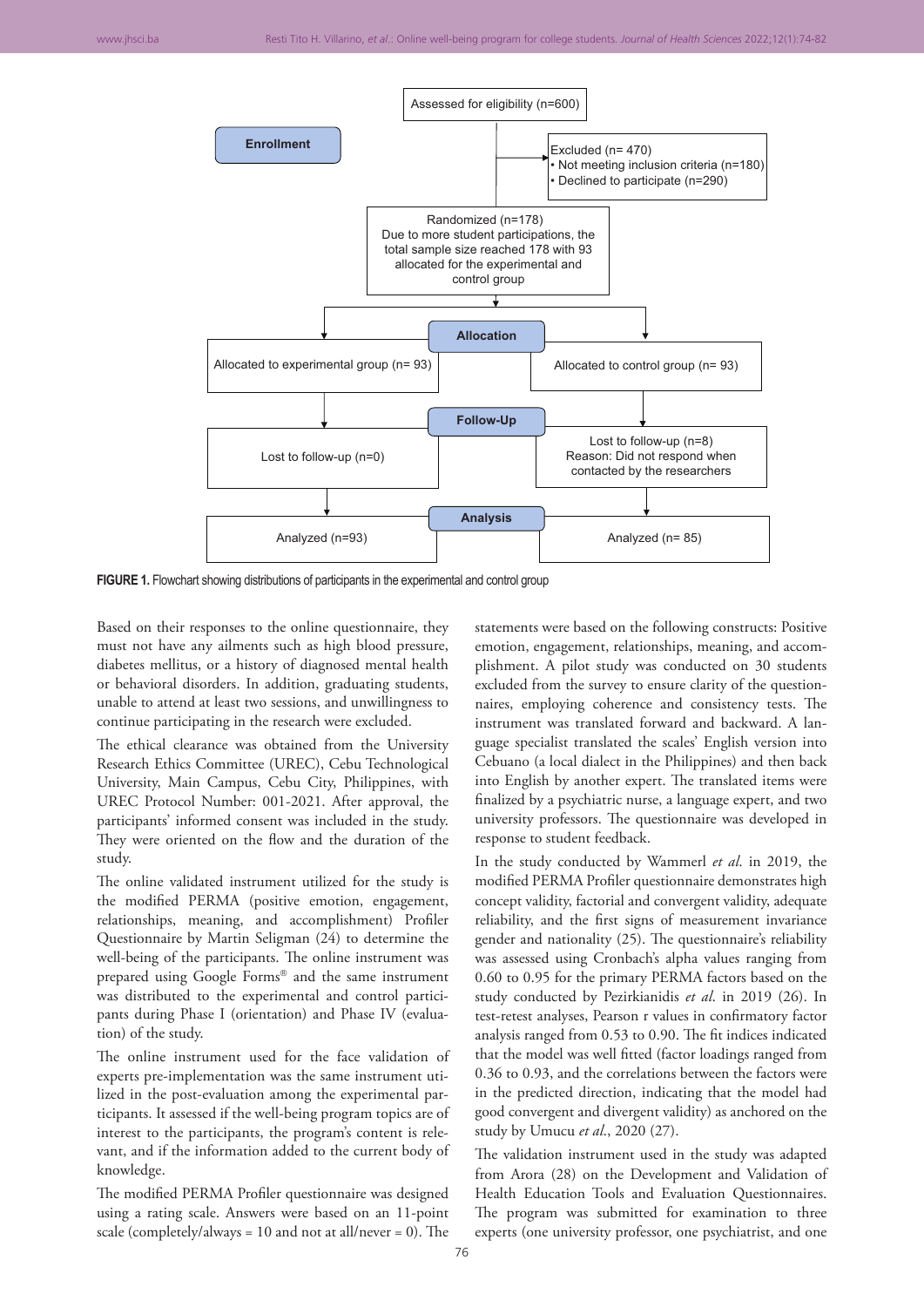psychiatric nurse). The write-up of the online well-being program was first presented to the university professor for improvement and possible correction based on whether or not the topic is of interest to the college students, the relevance of the content, and if the information can add to the existing knowledge. The improved write-up was then submitted to the psychiatrist and the psychiatric nurse for more improvements. A series of online meetings took place to discuss their concerns, followed by compliance with their suggestions. Discussions of three experts and researchers focus on the content to be presented as inputs to the participants and the questions asked in the questionnaire. After implementing the recommendations, these three experts approved the online well-being program for implementation.

The validation result by the three experts is presented in Table 1.

The computed mean for the topics are of interest to the participants got an overall rating of 3.00 (agree), relevance with 3.33 (strongly agree), and the information added to existing knowledge with a rating of 3.00 (agree). The overall rating of the three validation parameters got an overall rating of 3.11 (agree). According to Barrable and Shackleton (20), (29), developing a well-being program must be anchored on evidence-based guidelines to benefit end-users.

In addition, the well-being program was also validated using the ADDIE (analysis, design, development, implement, and evaluation) model (30-32), as presented in Table 2. The program topics include (1) Introduction to well-being development program; (2) health, fitness, and wellness; (3) the mental health continuum; (4) understanding mental health and mental illness; (5) mental health promotion; (6) PERMA model of subjective well-being; and (7) cognitive behavioral therapy (CBT) for health and wellness.

The well-being program's objectives were to provide students with an online community and opportunities for interaction, introduce students to fundamental concepts of health and well-being, promote mental health, and equip students with tools to improve their well-being. These objectives are consistent with the PERMA framework for creating a pleasant and meaningful life and contribute to developing a health education approach by teaching well-being skills in conjunction with academic courses (24).

Before the program started, the participants were informed that participation in the study was entirely voluntary and free from any undue influence. They were also given enough time to decide whether to participate or not. Should they have any questions, they were instructed to contact the lead researcher through email at any time. In addition, they were

|  | TABLE 1. Validation of the well-being program |  |  |  |
|--|-----------------------------------------------|--|--|--|
|--|-----------------------------------------------|--|--|--|

| Panel of experts     | Topics are of<br>interest<br>to the<br>participants | Relevance | Information<br>added to<br>existing<br>knowledge | Mean |
|----------------------|-----------------------------------------------------|-----------|--------------------------------------------------|------|
|                      |                                                     |           |                                                  |      |
| Psychiatrist         | 3.00                                                | 3.00      | 3.00                                             | 3.00 |
| Psychiatric nurse    | 3.00                                                | 4.00      | 3.00                                             | 3.33 |
| University professor | 3.00                                                | 3.00      | 3.00                                             | 3.00 |
| Overall rating       | 3.00                                                | 3.33      | 3.00                                             | 3.11 |
|                      |                                                     |           |                                                  |      |

D‑Description; 3.20–4.00 strongly agree; 2.40–3.19 agree; 1.80–2.39 disagree; 1.00–1.79 strongly disagree.

informed that the data gathered would only be for research purposes.

The seven sessions of the well-being education (Phase II) were delivered by the principal researcher assisted by the coresearchers through Zoom®. The well-being program was based on cognitive behavioral therapy (33), (34) techniques, anchored on the PERMA (positive emotions, engagement, relationships, meaning, and accomplishments) construct (24). The duration was between 45 and 60 minutes – one session per week. The schedule was arranged based on the agreed date and time of the participants.

**TABLE 2.** ADDIE (analysis, design, development, implementation, and evaluation) model

| Analysis       | 1. The participants are college students (1 <sup>st</sup> year to<br>3rd year) enrolled at a private college and state<br>university.                                |
|----------------|----------------------------------------------------------------------------------------------------------------------------------------------------------------------|
|                | 2. After the program, the students answered the<br>post-evaluation instrument for both the control and<br>experimental groups.                                       |
|                | 3. The method used is a pretest-posttest design and<br>utilized a validated instrument: Modified PERMA<br>questionnaire.                                             |
| Design         | 1. The types of media used are; Zoom video<br>conferencing, PowerPoint, PDF files, and social<br>media: Facebook group (Amoma Project).                              |
|                | 2. The types of activities included are collaborative,                                                                                                               |
|                | interactive and based on participants' needs.<br>3. The program was implemented using cognitive<br>behavioral therapy anchored on the PERMA                          |
|                | construct.<br>4. Timeframe for each activity is 45-60 min. The                                                                                                       |
|                | schedule of the health education program                                                                                                                             |
|                | is based on the agreed date and time of the<br>participants.                                                                                                         |
| Development    | 1. The time frame was adherent concerning what<br>has been accomplished in terms of material per<br>schedule.                                                        |
|                | 2. The participants contributed as per their capital<br>capacity.                                                                                                    |
|                | 3. The materials were produced up to the task of<br>what they were intended.                                                                                         |
| Implementation | To ensure that the participants were doing/applying<br>the CBT (cognitive behavioral therapy)-based                                                                  |
|                | interventions, the P-PIE (Problem-Plan, Intervention,<br>and Evaluation) Self-Assessment Form <sup>©</sup> was<br>used. The P-PIE (Problem-Plan, Intervention,       |
|                | and Evaluation) Self-Assessment Form© was a<br>comprehensive reflection tool that assisted the                                                                       |
|                | participants in applying the study's findings to their<br>own context. The participants used this document<br>to capture their insights from the session activities, |
|                | subjective assessments, and reflection questions<br>throughout the study. Moreover, the participants                                                                 |
|                | discovered that the P-PIE (Problem-Plan,<br>Intervention, and Evaluation) Self-Assessment Form                                                                       |
|                | served as a lasting record of their learning and ideas<br>for improving their physical health and well-being<br>after the study.                                     |
| Evaluation     | To evaluate the program's effectiveness, participants<br>completed a post-study questionnaire and an<br>evaluation instrument that included the following            |
|                | parameters: The participants are interested in the                                                                                                                   |
|                | topic; the content is relevant; and the information<br>added to current knowledge. In addition, members                                                              |
|                | of the experimental group were interviewed online                                                                                                                    |
|                | about their experiences with the program.                                                                                                                            |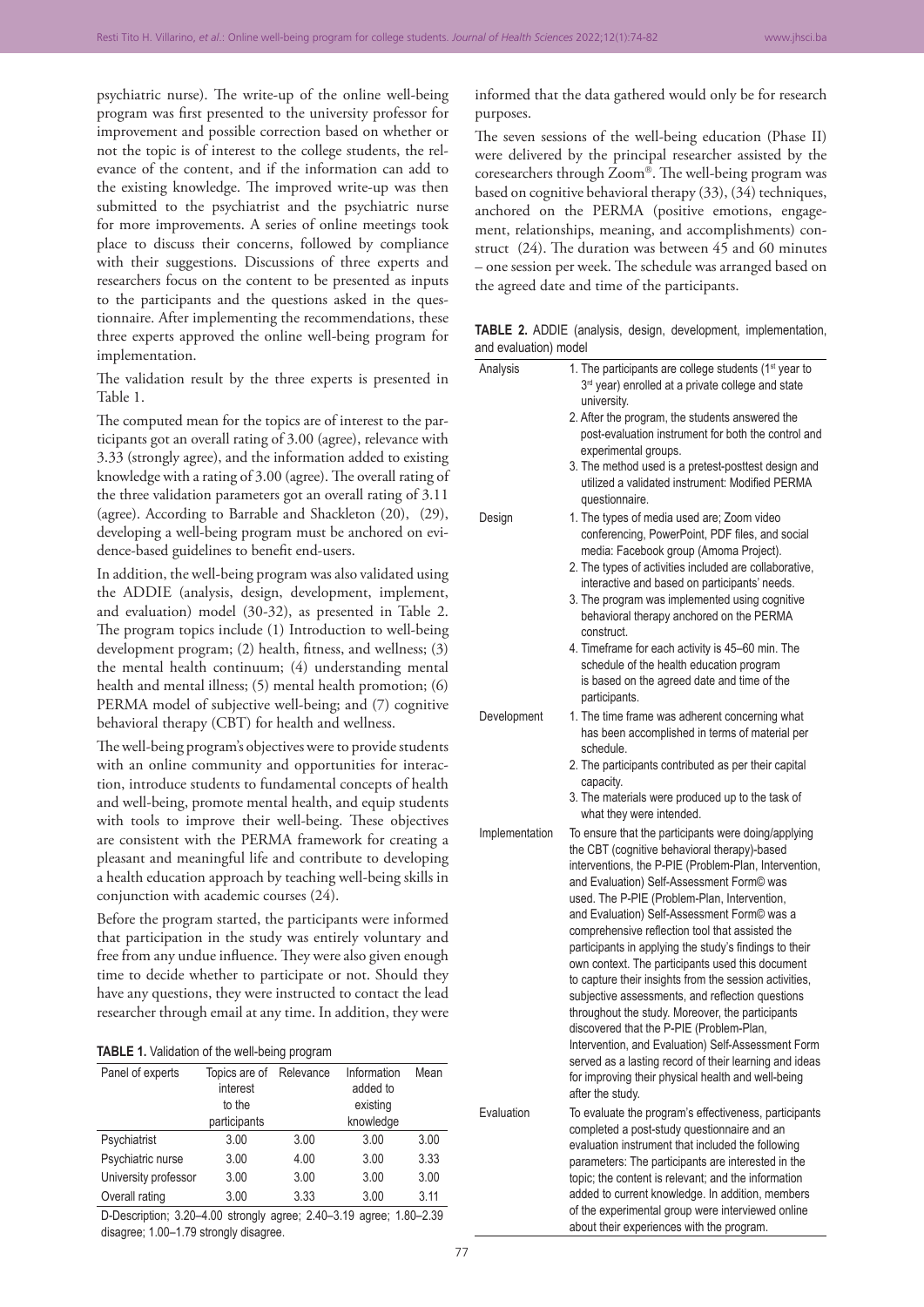During educational sessions, teaching methods such as focus group discussions and dialogue sessions were done through Zoom®, PDF pamphlets, and PowerPoint® Slides, designed based on the CBT (cognitive behavioral therapy) which are provided.

To ensure that the participants were doing/applying the CBT (cognitive behavioral therapy)-based interventions, the P-PIE (Problem-Plan, Intervention, and Evaluation) Self-Assessment Form© was used. The P-PIE (Problem-Plan, Intervention, and Evaluation) Self-Assessment Form© was a comprehensive reflection tool that assisted the participants in applying the study's findings to their own context. The participants used this document to capture their insights from the session activities, subjective assessments, and reflection questions throughout the study. Moreover, the participants discovered that the P-PIE (Problem-Plan, Intervention, and Evaluation) Self-Assessment Form served as a lasting record of their learning and ideas for improving their physical health and well-being after the study.

Given the instrument's online nature, the researchers ensured participants' anonymity and saved and secured data collected with the assistance of the MIS and computer technology department. Following that, the results were retrieved, tabulated, computed, and interpreted to produce findings, conclusions, and recommendations.

Presented in Table 3 is the scoring procedure anchored on the positive emotion, engagement, relationships, meaning, and accomplishments (PERMA) model. Since measuring well-being is complex, there are no precise cutoffs regarding low functioning, good functioning, and flourishing (35). However, it could be based on the validation studies (35), (36). Well-being measures usually are skewed toward the positive, such that the midpoint becomes about 6.5–7.5 (not 5, the middle of the 0–10 scale).

The sociodemographic profile of the participants was expressed as frequencies, percentages, and means. The Chi-square test of independence was utilized to compute if a significant association exists between variables. Two-sample paired and independent t-tests were used to assess the significance of the difference between the experimental and control groups in the pre-test and post-test PERMA scores. Pearson correlation was used to determine if a significant relationship exists between the pre-test and post-test scores of the experimental and control groups. The significance level of all tests of difference and relationship is set at  $\alpha$ =0.05. All analyses were performed using SPSS v.21.

#### **TABLE 3.** Scoring procedures

| Score range    | Verbal description             | Interpretation                                                             |
|----------------|--------------------------------|----------------------------------------------------------------------------|
| $9.00 - 10.00$ | Very high<br>functioning (VHF) | Participants' well-being is<br>at a very high level.                       |
| $8.00 - 8.90$  | High functioning<br>(HF)       | Participants' well-being<br>is at a high level.                            |
| $6.50 - 7.90$  | Normal functioning<br>(NF)     | Participants' well-being<br>is normal.                                     |
| $5.00 - 6.40$  | Suboptimal<br>functioning (SF) | Participants' well-being is<br>below the optimal (best<br>possible) level. |
| $0.00 - 5.00$  | Languishing (L)                | Participants' well-being is<br>failing to make progress.                   |

## **RESULTS**

The distribution of research participants with the computed Chi-square results is presented in Table 4.

The majority of the research participants of this study were 20 (21.51%) and 21 (31.18%) years old. About 76.40% of these participants were females. Finally, the majority, 43.82%, of the participants belong to the 5–6 socioeconomic level, which means they belong to the middle-income group (37). These are families earning between 2 and 12 times the poverty level. In terms of age, the computed Chi-square statistic is  $0.61$  with  $p = 0.96$ . Furthermore, the calculated Chi-square for gender is 0.03 with  $p = 0.85$ . Finally, the socioeconomic level had a Chi-square statistic of 0.85 with  $p = 0.93$ . The Chi-square test of independence showed no significant association between the experimental and control groups' age, gender, and socioeconomic level.

The experimental and control groups' pre-test and post-test means with the corresponding sample standard deviation values in each PERMA factor and the computed p-values can be gleaned in Table 5.

The results imply that the research participants in the experimental did not differ much from the control group in their ratings in each PERMA factor and the overall PERMA in both the pre-test and the post-test with an overall PERMA score description of normal functioning as computed using a two-sample paired t-test at a significance level of  $\alpha$  = 0.05.

The experimental and control group's overall pre-test and post-test means are shown in Table 6 with corresponding sample standard deviation values of the PERMA scores.

The experimental group's overall mean at the pre-test was 7.07 (SD = 1.44), while it increased slightly to 7.21  $(SD = 1.47)$  in the post-test with a description of normal functioning. The increase is not significant since the t-test =  $-1.07$  ( $p = 0.29$ ). The overall mean for the control group in the pre-test was  $7.30$  (SD = 1.47), while it decreased slightly to 7.07 (SD = 1.55) in the post-test with a description of normal functioning. The decrease is not

**TABLE 4.** Sociodemographic profile of the participants

|                     | Experimental | Control     | df | $X^2$ | Critical | p-value |
|---------------------|--------------|-------------|----|-------|----------|---------|
|                     | $(N=93)$     | $(N=85)$    |    |       | value    |         |
| Age                 |              |             |    |       |          |         |
| 23 and              | 7(7.53%)     | 9(10.59%)   | 4  | 0.61  | 9.49     | 0.96    |
| above               |              |             |    |       |          |         |
| 22                  | 9(9.68%)     | 9 (10.59%)  |    |       |          |         |
| 21                  | 29 (31.18%)  | 30 (35.29%) |    |       |          |         |
| 20                  | 20 (21.51%)  | 27 (31.76%) |    |       |          |         |
| 19 and              | 18 (19.35%)  | 20 (23.53%) |    |       |          |         |
| below               |              |             |    |       |          |         |
| Gender              |              |             |    |       |          |         |
| Female              | 67 (72.04%)  | 69 (81.18%) | 1  | 0.03  | 3.84     | 0.85    |
| Male                | 20 (21.51%)  | 22 (25.88%) |    |       |          |         |
| Socioeconomic level |              |             |    |       |          |         |
| $9 - 10$            | 4 (4.30%)    | 6(7.06%)    | 4  | 0.85  | 9.49     | 0.93    |
| $7 - 8$             | 27 (29.03%)  | 23 (27.06%) |    |       |          |         |
| $5 - 6$             | 38 (40.86%)  | 40 (47.06%) |    |       |          |         |
| $3 - 4$             | 11 (11.83%)  | 10 (11.76%) |    |       |          |         |
| $0 - 2$             | 10 (10.75%)  | 9(10.59%)   |    |       |          |         |

N=178; X<sup>2</sup>=Chi-square; df=Degree of freedom; significance level  $α = 0.05$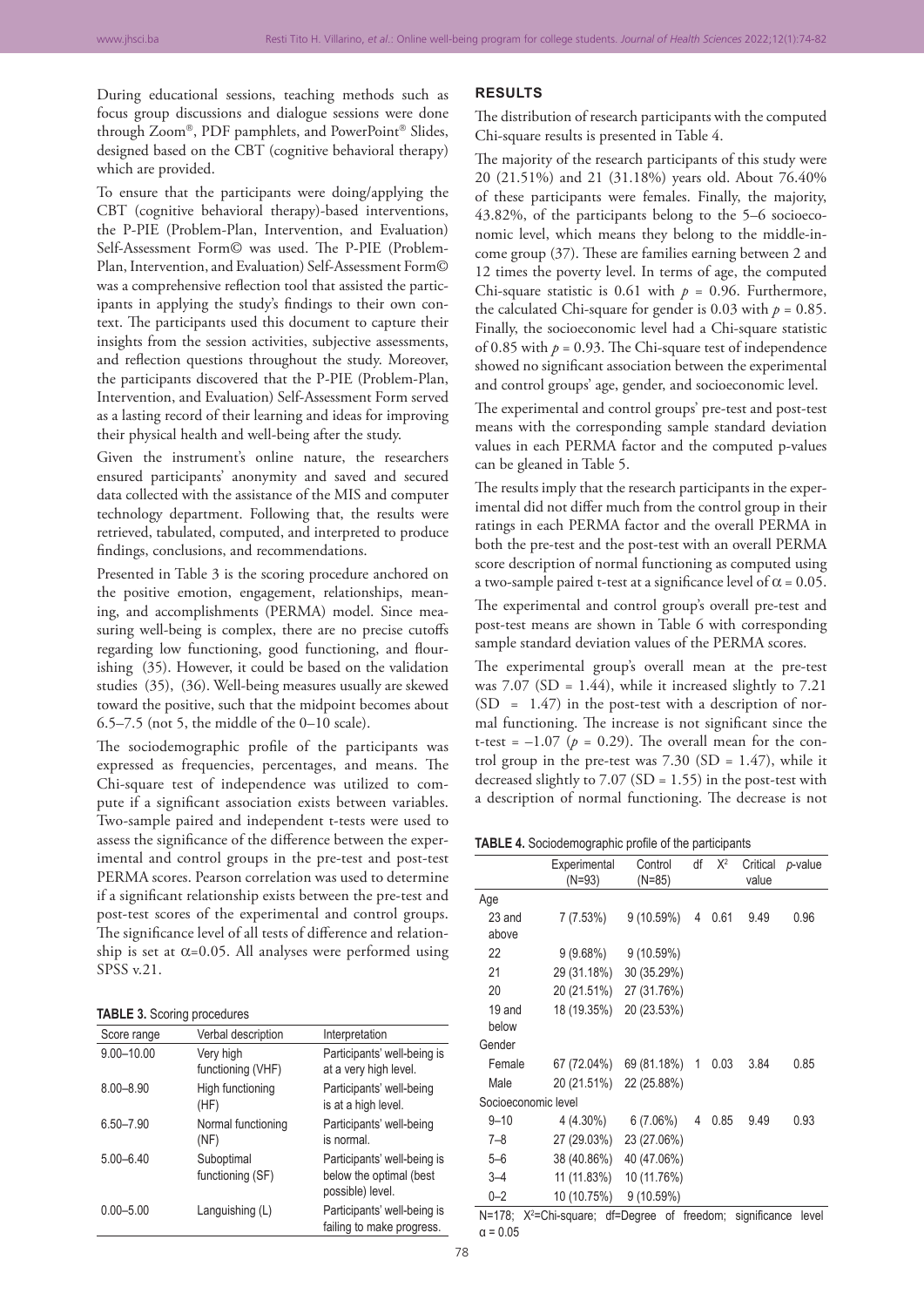significant since the t-test =  $0.57$  ( $p = 0.57$ ). Moreover, the calculated effect size for the pre-test difference between the experimental and control groups is at Cohen's d = 0.34. and the post-test difference between the two groups has a computed effect size of Cohen's  $d = 0.09$  indicating a small effect size.

Pearson correlation coefficient was computed to assess the linear relationship between the experimental and control group's pre-test and post-test PERMA scores**.** The results of the Pearson correlation of the experimental group  $(r(91) = 0.01, p = 0.904)$  and the control  $(r(83) = 0.04,$  $p = 0.732$  do not allow a conclusion of a significant relationship between the pre-test and post-test results.

The experimental participants  $(N = 93)$  completed a post-study evaluation instrument to evaluate the online well-being program. It was the same tool used during

**TABLE 5.** Test of significant difference α=0.05 (two sided) of the PERMA factors pre-test and post-test of the experimental and control groups

| Experimental (N=93) |       |           |             |       |         |     |         |
|---------------------|-------|-----------|-------------|-------|---------|-----|---------|
| Factors             | Means | <b>SD</b> | Correlation | Sig.  | t-value | df  | p-value |
| Positive emotion    |       |           |             |       |         |     |         |
| Pre-test            | 7.10  | 1.88      | $-0.09$     | 0.37  | $-0.57$ | 184 | 0.57    |
| Post-test           | 7.27  | 2.08      |             |       |         |     |         |
| Engagement          |       |           |             |       |         |     |         |
| Pre-test            | 6.86  | 1.44      | 0.01        | 0.94  | $-0.06$ | 184 | 0.95    |
| Post-test           | 6.87  | 1.64      |             |       |         |     |         |
| Relationship        |       |           |             |       |         |     |         |
| Pre-test            | 6.97  | 1.74      | $-0.15$     | 0.157 | $-0.68$ | 184 | 0.50    |
| Post-test           | 7.17  | 1.97      |             |       |         |     |         |
| Meaning             |       |           |             |       |         |     |         |
| Pre-test            | 7.34  | 1.71      | 0.09        | 0.397 | $-0.22$ | 184 | 0.82    |
| Post-test           | 7.40  | 2.05      |             |       |         |     |         |
| Accomplishments     |       |           |             |       |         |     |         |
| Pre-test            | 7.06  | 1.59      | $-0.05$     | 0.618 | $-1.18$ | 184 | 0.24    |
| Post-test           | 7.37  | 1.80      |             |       |         |     |         |
| <b>PERMA</b>        |       |           |             |       |         |     |         |
| Pre-test            | 7.07  | 1.32      | $-0.04$     | 0.682 | $-0.63$ | 184 | 0.53    |
| Post-test           | 7.21  | 1.70      |             |       |         |     |         |
| Control (N=85)      |       |           |             |       |         |     |         |
| Positive emotion    |       |           |             |       |         |     |         |
| Pre-test            | 7.41  | 1.81      | $-0.010$    | 0.39  | 0.65    | 168 | 0.52    |
| Post-test           | 7.21  | 1.92      |             |       |         |     |         |
| Engagement          |       |           |             |       |         |     |         |
| Pre-test            | 6.98  | 1.40      | 0.07        | 0.54  | 1.35    | 168 | 0.18    |
| Post-test           | 6.70  | 1.40      |             |       |         |     |         |
| Relationship        |       |           |             |       |         |     |         |
| Pre-test            | 7.27  | 1.68      | $-0.03$     | 0.81  | 1.23    | 168 | 0.22    |
| Post-test           | 6.92  | 2.05      |             |       |         |     |         |
| Meaning             |       |           |             |       |         |     |         |
| Pre-test            | 7.49  | 1.98      | $-0.010$    | 0.37  | 0.56    | 168 | 0.58    |
| Post-test           | 7.33  | 1.87      |             |       |         |     |         |
| Accomplishments     |       |           |             |       |         |     |         |
| Pre-test            | 7.34  | 1.61      | $-0.01$     | 0.91  | 0.47    | 168 | 0.64    |
| Post-test           | 7.22  | 1.82      |             |       |         |     |         |
| <b>PERMA</b>        |       |           |             |       |         |     |         |
| Pre-test            | 7.30  | 1.47      | $-0.038$    | 0.73  | 0.95    | 168 | 0.35    |
| Post-test           | 7.07  | 1.56      |             |       |         |     |         |

N=178; SD is sample standard deviation; df=Degree of freedom; critical value=1.96; significance level  $α = 0.05$  in two-tailed test

the face validation of the study. To review, the evaluation instrument assessed if the well-being program topics are of interest to the participants, the program's content is relevant, and if the information added to the current body of knowledge. In addition, participants were interviewed online about their experiences with the program.

As can be gleaned in Table 7, 44 (47.31%) of the participants strongly agree that the topics of the well-being program are interesting. Meanwhile, 15 (16.13%) of the participants strongly disagree. In terms of relevance, 46 (49.46%) of the participants rated the program strongly agree and 12 (12.90%) rated strongly disagree. Information added to the current body of knowledge was rated strongly agree among 43 (46.24%) participants, and on the contrary, 10 (10.75%) participants rated strongly disagree.

Based on an online interview conducted after the post-evaluation survey, the experimental participants verbalized that the online well-being program is timely and relevant during this COVID-19 pandemic. However, they believe that the well-being program can be beneficial even without the pandemic.

Furthermore, although the well-being program platform is through a virtual learning environment, the discussion was interactive. One participant suggested conducting the online well-being program in a face-to-face setting because she believes that the participants can be more engaged in the aforementioned platform.

**TABLE 6.** Test of significant difference between the overall pre-test and post-test PERMA scores of the experimental and control groups

| Factors                              | Means   | <b>SD</b> | F value | Sig. | t-value | p-value |  |
|--------------------------------------|---------|-----------|---------|------|---------|---------|--|
| Pre-test                             |         |           |         |      |         |         |  |
| Experimental                         | 7.07    | 1.44      | 0.03    | 0.87 | $-1.07$ | 0.29    |  |
| Control                              | 7.30    | 1.47      |         |      |         |         |  |
| Post-test                            |         |           |         |      |         |         |  |
| Experimental                         | 7.21    | 1.70      | 0.01    | 0.76 | 0.57    | 0.57    |  |
| Control                              | 7.07    | 1.55      |         |      |         |         |  |
| Difference of pre-test and post-test |         |           |         |      |         |         |  |
| Experimental                         | 0.15    | 2.27      | 0.69    | 0.41 | 1.12    | 0.27    |  |
| Control                              | $-0.22$ | 2.18      |         |      |         |         |  |

N=178; SD is sample standard deviation; degree of freedom=176; Sig. = Significance; critical value=1.96; significance level  $\alpha$  = 0.05; independent two-tailed t-test.

**TABLE 7.** Students' evaluation of the online well-being program  $(N=93)$ 

| $\prime$                                                          |                              |                  |                    |      |                                 |
|-------------------------------------------------------------------|------------------------------|------------------|--------------------|------|---------------------------------|
|                                                                   | Strongly<br>agree<br>$(\% )$ | Agree<br>$(\% )$ | Undecided Disagree |      | Strongly<br>disagree<br>$(\% )$ |
| 1. Topics are<br>of interest<br>to the<br>participants            | 44<br>(47.31)                | 34<br>(36.56)    | 0.00               | 0.00 | 15 (16.13)                      |
| 2. Contents<br>are relevant                                       | 46<br>(49.46)                | 35<br>(37.63)    | 0.00               | 0.00 | 12 (12.90)                      |
| 3. Information<br>added to<br>the current<br>body of<br>knowledge | 43<br>(46.24)                | 40<br>(43.01)    | 0.00               | 0.00 | 10 (10.75)                      |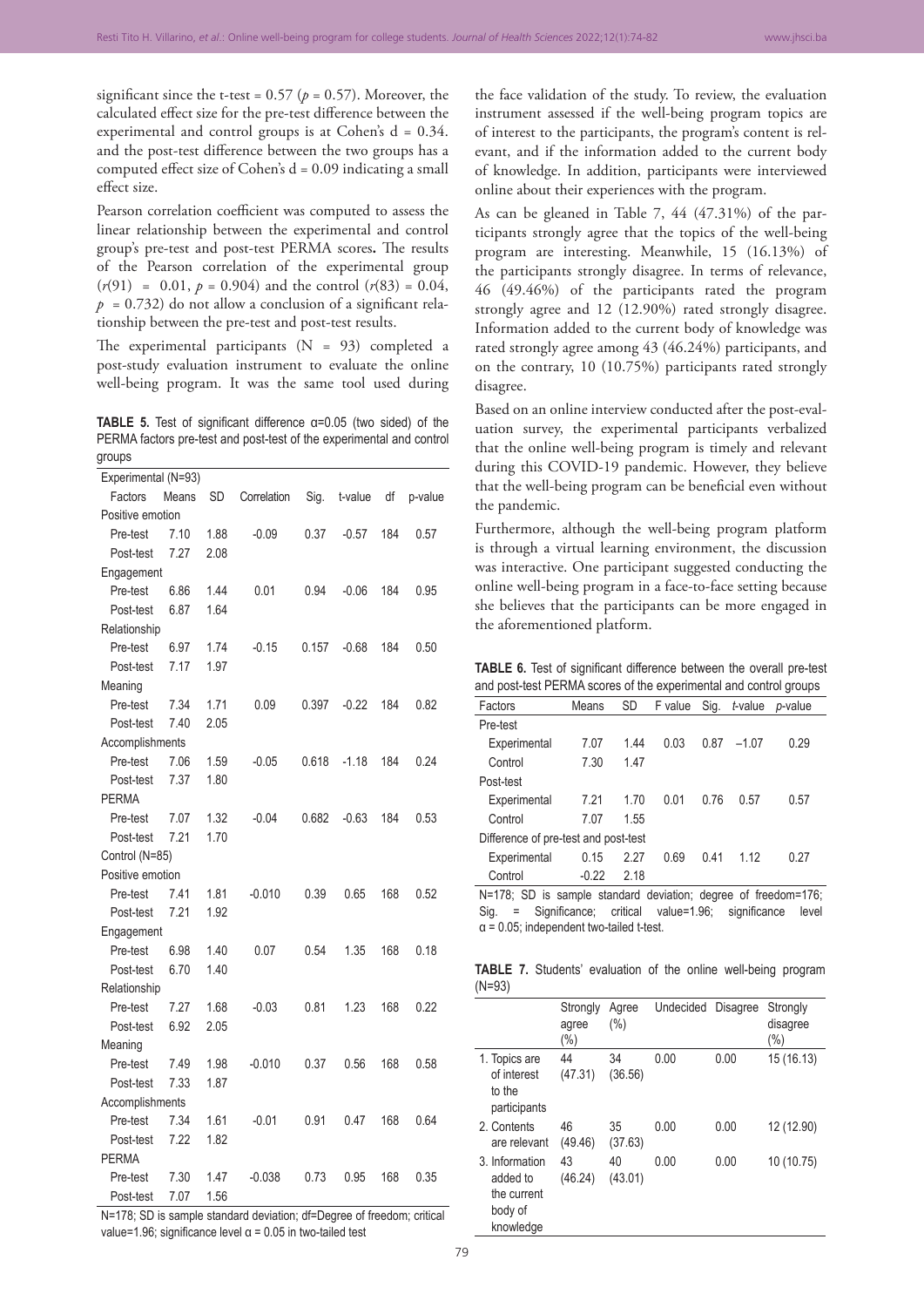#### **DISCUSSION**

This study assesses if a significant improvement among college students' well-being in terms of positive emotion, engagement, relationships, meaning, and accomplishment (PERMA) construct. Based on the post-evaluation PERMA scores, the experimental participants (M = 7.21, SD 1.70) do not differ much from the control (M = 7.07, SD = 1.55) according to a t-test  $t(176) = -1.07$ ,  $p = 0.57$ as computed using a two-sample independent t-test at a significance level of  $\alpha$  = 0.05. The overall PERMA score description is normal functioning. The Pearson correlation of the experimental group's pre-test and posttest scores  $(r(91) = 0.01, p = 0.904)$  and the control  $(r(83) = 0.04, p = 0.732)$  group did not indicate an evidence of significant relationship

Although our results showed no significant difference and relationship in the pre-test and post-test PERMA scores among the experimental participants, still, well-being programs are essential among students. Since well-being has many facets, improving students' well-being requires a whole-school approach involving teachers and parents. Moreover, institutions should provide lessons focused on adopting a healthy lifestyle and how to prevent or cope with health problems in collaboration with those involved, including health and social services, local authorities, and civil society organizations (38), (39).

Internet-based interventions to promote well-being have been supported in higher education. Online programs are more feasible than face-to-face or blended delivery techniques because of ease of access and interaction flexibility (19). In addition, online programs benefit those who avoid seeking help due to stigma, making them accessible to individuals who may not have sought care in the past (20). A systematic review demonstrated the efficacy of internet-based programs in addressing mental health issues common among college students and in enhancing overall well-being (40). It is critical to remember that internet delivery was the only option in the early stages of the pandemic due to government constraints. As a result, developing an online well-being program was both practical and feasible. In terms of program participation during the pandemic, our research indicates that face-to-face well-being programs may have prompted more active participation and integration with peers (19). This demonstrates the critical nature of balancing accessibility and engagement in future program delivery.

The virtual learning environment was used to conduct the well-being program. The virtual learning environment was critical in enabling students to participate in weekly well-being sessions and expanded access to well-being assistance sources through the Amoma Project social media group. Having permanent access to materials was critical to the program's success since self-management of well-being and mental health is vital for persons who are hesitant to seek assistance (41). This method aimed to foster autonomy, self-advocacy for well-being, and similar online interventions (42).

There is an argument that well-being programs could help retain college students, specifically as students often withdraw from university due to personal reasons, including

mental health (19). Thus, prioritizing student mental health and well-being should benefit both mental health outcomes and future research on the long-term benefits of well-being interventions on student retention.

Our well-being program follows the ADDIE (analysis, design, development, implement, and evaluation) model, integrated into the educational contexts (30), (32). A more practical method of fostering well-being is incorporating character and well-being development within the curriculum (43). Morgan *et al*. (19) have contended a "whole-university" approach to addressing well-being programs. Furthermore, Morgan and Simmons (19) recommended that well-being programs be incorporated into the curriculum to better understand the different concepts of well-being within the curriculum processes to foster inclusive practices and a sense of belonging.

This is not an easy endeavor, as it necessitates a concerted effort across all higher education institutions. Similarly, collective action-based, whole-school approaches to mental health and well-being appear to be more effective while accounting for the complexities of educational systems (19). A holistic approach to well-being that incorporates and embeds it across the university's processes will likely be more beneficial than stand-alone initiatives in higher education institutions. We hope that the higher education institutions will integrate mental health and well-being frameworks throughout the various levels integrated into the curricula and well-established core requirements.

The present study used a limited sample size, and it is necessary to replicate the findings using a larger sample size. The outcome variables were assessed using self-reporting techniques. In future studies, including objective metrics will help to increase the research validity. Despite these limitations, this study contributes to the existing body of knowledge by developing an online well-being program for college students during the COVID-19 pandemic.

## **CONCLUSION**

The results do not provide evidence of a significant difference and relationship between the experimental participants' pre-test and post-test PERMA scores after the online well-being program. The result of this study is relevant for individuals without physical or mental debilitating diseases. A longitudinal study utilizing a face-to-face approach may be undertaken to determine if there is a significant difference with the virtual learning environment.

### **ACKNOWLEDGMENT**

The authors would like to thank Canada ASEAN-SEED (Scholarships and Educational Exchanges for Development) research scholarship, Dr. Paquito Bernard of the University of Quebec in Montreal, Dr. Cristopher Caipang of the University of San Agustin, and Dr. Zosimo Villarino Sr.

### **AVAILABILITY OF DATA AND MATERIALS**

The data analyzed during the present study and support the findings are available from the corresponding author [RTV] upon reasonable request.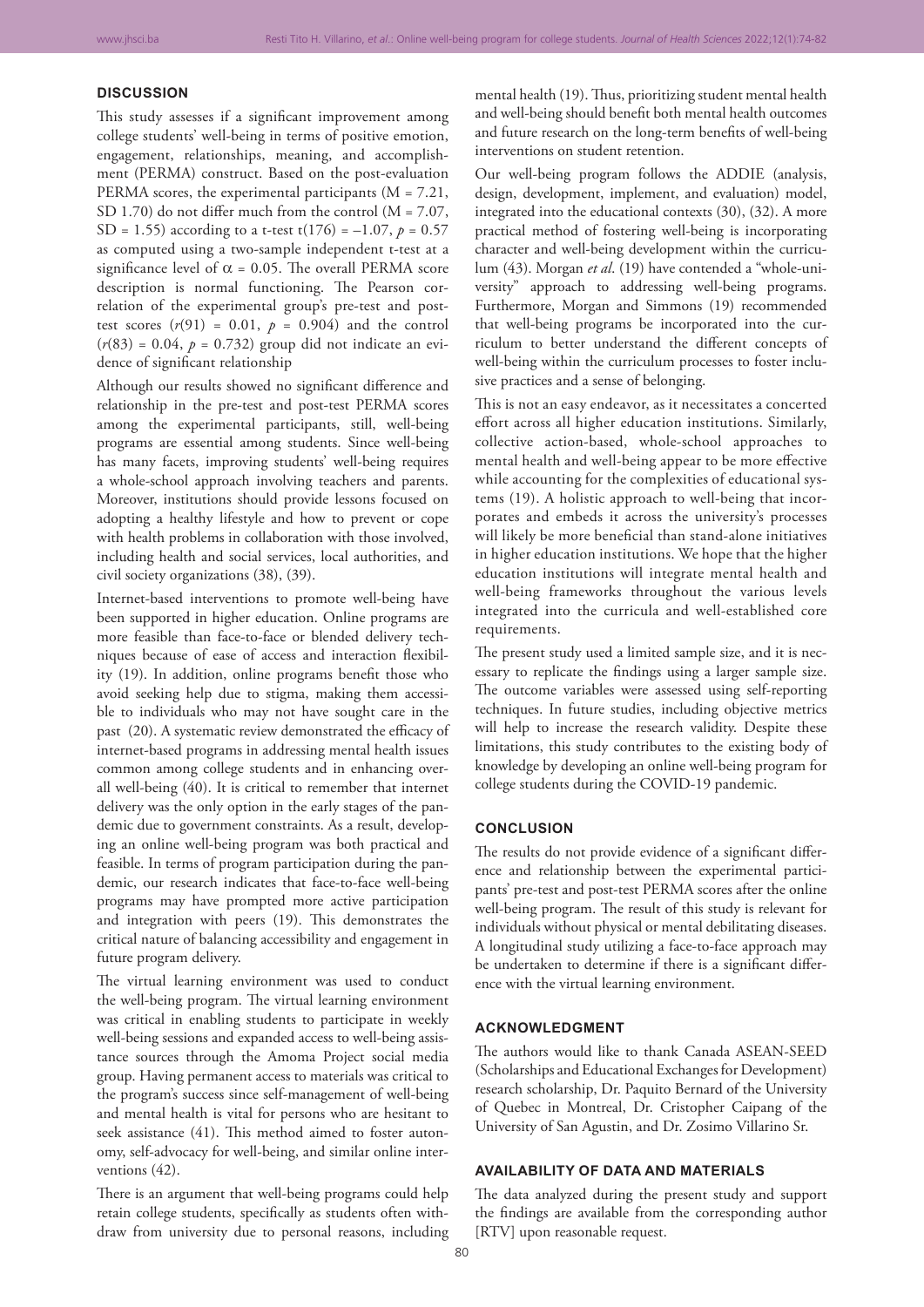## **DECLARATION OF FUNDING SOURCE**

Department of Science and Technology (DOST) National Research Council of the Philippines (NRCP) Through the Frontier Research Agenda and Capability Building of Researchers in the Visayas: NRCP Science and Technology Experts Pool (NSTEP) | NSTEP Visayas funded this research project.

## **DECLARATION OF INTERESTS**

The authors declare no conflicts of interest.

#### **REFERENCES**

- 1. Hasan N, Bao Y. Impact of "e-Learning crack-up" perception on psychological distress among college students during COVID-19 pandemic: A mediating role of fear of academic year loss. Child Youth Serv Rev 2020;118:105355. https://doi.org/10.1016/j.childyouth.2020.105355
- 2. Shen M, Peng Z, Guo Y, Rong L, Li Y, Xiao Y, et al. Assessing the effects of metropolitan-wide quarantine on the spread of COVID-19 in public space and households. Int J Infect Dis 2020;96:503-505.

https://doi.org/10.1016/j.ijid.2020.05.019

- 3. Kapasia N, Paul P, Roy A, Saha J, Zaveri A, Mallick R, et al. Impact of lockdown on learning status of undergraduate and postgraduate students during COVID-19 pandemic in West Bengal, India. Child Youth Serv Rev 2020;116:105194. https://doi.org/10.1016/j.childyouth.2020.105194
- 4. COVID-19: Higher Education Challenges and Responses IAU; 2021. Available from: https://iau-aiu.net/COVID-19-Higher-Education-challenges-and-responses accessed on 2021 Mar 16].
- 5. Cooper I, Mondal A, Antonopoulos CG. A SIR model assumption for the spread of COVID-19 in different communities. Chaos Solitons Fractals 2020;139:110057. https://doi.org/10.1016/j.chaos.2020.110057
- 6. Adam T, Kaye T, Haßler B. The Maldives and Sri Lanka: Question and Answer Session: 2020

https://doi.org/10.5281/zenodo.3885817

- 7. House JS. Social isolation kills, but how and why? Psychosom Med 2001;63(2):273-74. https://doi.org/10.1097/00006842-200103000-00011
- 8. Linville PW. Self-complexity and affective extremity: Don't put all of your eggs in one cognitive basket. Soc Cogn 1985;3(1):94-120.

https://doi.org/10.1521/soco.1985.3.1.94

9. Lai J, Ma S, Wang Y, Cai Z, Hu J, Wei N, et al. Factors associated with mental health outcomes among health care workers exposed to coronavirus disease 2019. JAMA Netw Open. 2020;3(3):e203976.

https://doi.org/10.1001/jamanetworkopen.2020.3976

- 10. KFF Health Tracking Poll Early April 2020: The Impact of Coronavirus on Life in America. KFF, Apr. 02; 2020. Available from: https://www.kff.org/coronavirus-covid-19/ report/kff-health-tracking-poll-early-april-2020 [Last accessed on 2021 Mar 17].
- 11. Nelson BW, Pettitt A, Flannery JE, Allen NB. Rapid assessment of psychological and epidemiological correlates of COVID-19 concern, financial strain, and health-related behavior change in a large online sample. PLoS One 2020;15(11):e0241990. https://doi.org/10.1371/journal.pone.0241990
- 12. Bernard P, Romain AJ, Caudroit J, Chevance G, Carayol M, Gourlan M, et al. Cognitive behavior therapy combined with exercise for adults with chronic diseases: Systematic review and meta-analysis. Health Psychol 2018;37(5):433-50. https://doi.org/10.1037/hea0000578
- 13. Brooks SK, Webstar RK, Smith LE, Woodland L, Wessely S, Greenberg N, et al. The psychological impact of quarantine and how to reduce it: Rapid review of the evidence. Lancet 2020;395(10227):912-920.

https://doi.org/10.1016/S0140-6736(20)30460-8.

14. Wang C, Zhao H. The impact of COVID-19 on anxiety in Chinese university students. Front Psychol 2020;11:1168.

https://doi.org/10.3389/fpsyg.2020.01168

15. Bruffaerts R, Mortier P, Kiekens G, Auerbach RP, Cuijpers P, Demyttenaere K, et al. Mental health problems in college freshmen: Prevalence and academic functioning. J Affect Disord 2018;225:97-103.

https://doi.org/10.1016/j.jad.2017.07.044

- 16. Bohn J, Hogue S. Changing the game: College dance training for well-being and resil‑ ience amidst the COVID-19 crisis. Health Promot Pract 2021;22(2):163-6. https://doi.org/10.1177/1524839920963703
- 17. Shalka TR. Saplings in the hurricane: A grounded theory of college trauma and identity development. Rev Higher Educ. 2019;42(2):739-64. https://doi.org/10.1353/rhe.2019.0013

18. Schlesselman LS, Cain J, DiVall M. Improving and restoring the well-being and resilience of pharmacy students during a pandemic. Am J Pharm Educ 2020;84(6):ajpe8144.

https://doi.org/10.5688/ajpe8144

19. Morgan B. Simmons L. A "PERMA" response to the pandemic: An online positive education programme to promote wellbeing in university students. Front Educ 2021;6:642632.

https://doi.org/10.3389/feduc.2021.642632

20. Barrable A, Papadatou-Pastou M, Tzotzoli P. Supporting mental health, wellbeing and study skills in Higher Education: an online intervention system. Int J Ment Health Syst 2018;12(1):54.

https://doi.org/10.1186/s13033-018-0233-z

21. Edmonds WA, Kennedy TD. An Applied Guide to Research Designs: Quantitative, Qualitative, and Mixed Methods. Thousand Oaks, California: SAGE Publications, Inc.; 2017.

https://doi.org/10.4135/9781071802779

22. Faul F, Erdfelder E, Buchner A, Lang AG. Statistical power analyses using G\*Power 3.1: Tests for correlation and regression analyses. Behav Res Methods 2009;41(4):1149-1160.

https://doi.org/10.3758/BRM.41.4.1149

- 23. Hechanova MR, Docena PS, Alampay LP, Acosta A, Porio EE, Melgar IE, et al. Evaluation of a resilience intervention for Filipino displaced survivors of Super Typhoon Haiyan. Disaster Prev Manage 2018;27(3):346-359. https://doi.org/10.1108/DPM-01-2018-0001
- 24. Seligman ME, Ungar LH. Predicting individual well-being through the language of social media. Pac Symp Biocomput 2016;21:516-27. https://doi.org/10.1142/9789814749411\_0047
- 25. Wammerl M, Jaunig J, Mairunteregger T, Streit P. The german version of the PERMAprofiler: Evidence for construct and convergent validity of the PERMA theory of well-being in German speaking countries. J Well Being Assess 2019;3(2):75-96. https://doi.org/10.1007/s41543-019-00021-0
- 26. Pezirkianidis C, Stalikas A, Lakioti A, Yotsidi V. Validating a multidimensional measure of wellbeing in Greece: Translation, factor structure, and measurement invariance of the PERMA Profiler. Curr Psychol 2019;40(4):236. https://doi.org/10.1007/s12144-019-00236-7
- 27. Umucu E, Wu JR, Sanchez J, Brooks JM, Chiu CY, Tu WM, et al. Psychometric validation of the PERMA-profiler as a well-being measure for student veterans. Null 2020;68(3):271-7.

https://doi.org/10.1080/07448481.2018.1546182

28. Arora C. Development and validation of health education tools and evaluation questionnaires for improving patient care in lifestyle related diseases. J Clin Diagn Res 2017;11(5):JE06-9.

https://doi.org/10.7860/JCDR/2017/28197.9946

29. Shackleton N, Jamal F, Viner RM, Dickson K, Patton G, Bonell C. School-based interventions going beyond health education to promote adolescent health: Systematic review of reviews. J Adolesc Health 2016;58(4):382-96.

https://doi.org/10.1016/j.jadohealth.2015.12.017

- 30. Cheung L. Using the ADDIE model of instructional design to teach chest radiograph interpretatio. J Biomed Educ 2016;2016:9502572. https://doi.org/10.1155/2016/9502572
- 31. Fernandes RA, de Oliveira Lima JT, da Silva BH, Sales MJ, de Orange FA. Development, implementation and evaluation of a management specialization course in oncology using blended learning. BMC Med Educ 2020;20(1):37. https://doi.org/10.1186/s12909-020-1957-4
- 32. Kurt S. ADDIE Model: Instructional Design. Educational Technology, Aug. 29, 2017. Available from: https://educationaltechnology.net/the-addie-model-instructional-design [Last accessed on 2021 Sep 05].
- 33. Rector NA, Beck AT. Cognitive behavioral therapy for schizophrenia: An empirical review. J Nerv Ment Dis 2012;200(10):832-839.

https://doi.org/10.1097/NMD.0b013e31826dd9af

34. Villarino RT, Arcay CA, Temblor MC, Villarino ML, Bagsit R, Ocampo L, et al. The effects of lifestyle intervention using the modified beliefs, attitude, subjective norms, enabling factors model in hypertension management: Quasi-experimental study. JMIR Cardio 2021;5(2):e20297.

https://doi.org/10.2196/20297

35. Butler J, Kern ML. The PERMA-profiler: A brief multidimensional measure of flourishing. Int J Wellbeing 2016;6(3):526.

https://doi.org/10.5502/ijw.v6i3.526

36. Kern ML, Waters LE, Adler A, White MA. A multidimensional approach to measuring well-being in students: Application of the PERMA framework. J Posit Psychol 2015;10(3):262-71.

https://doi.org/10.1080/17439760.2014.936962

37. Albert JR, Gaspar R. Who are the Middle Class? 2015. Available from: https:// www.rappler.com/voices/thought-leaders/who-are-middle-class [Last accessed on 2021 Oct 31].